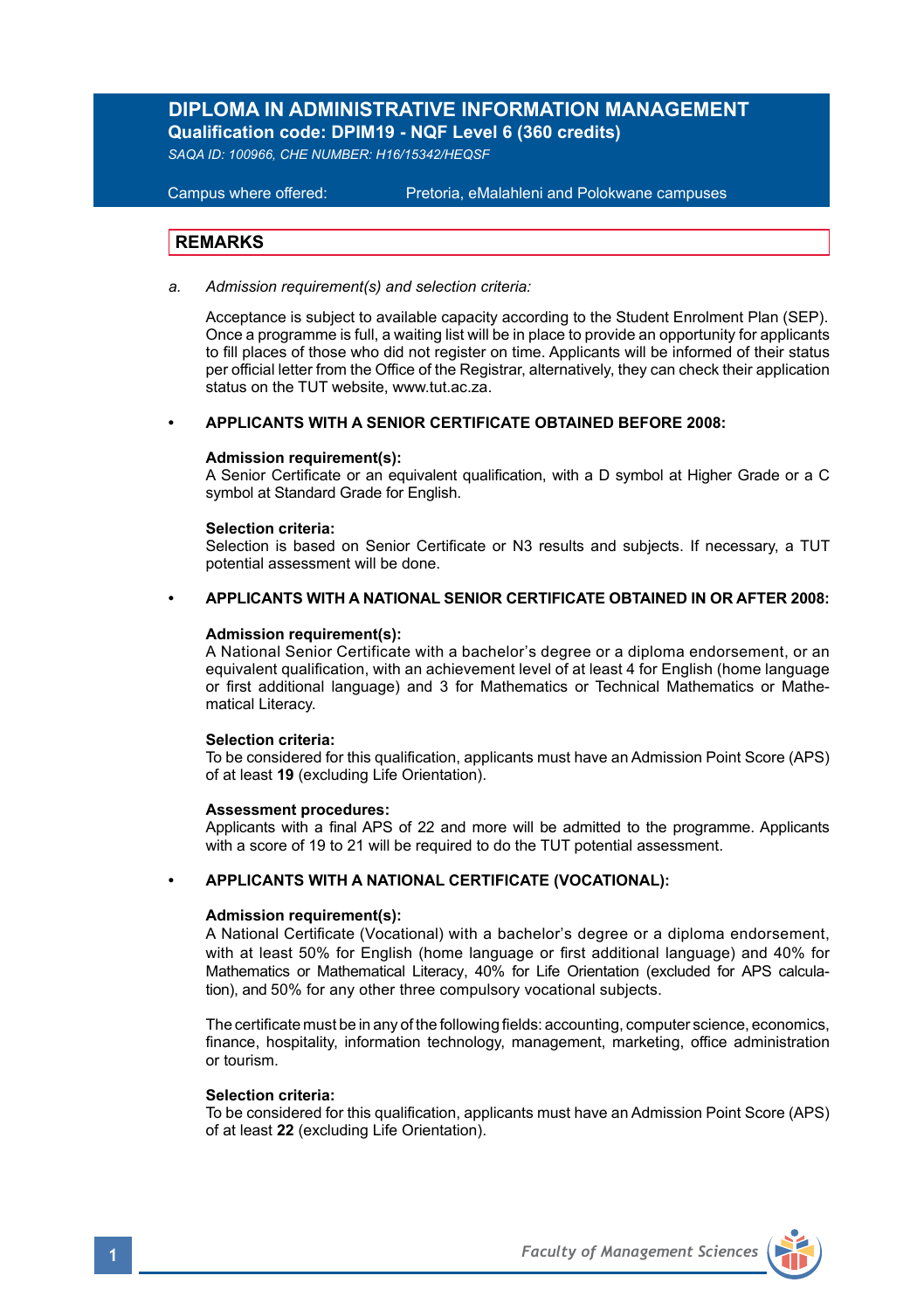#### **Assessment procedures:**

Applicants with a final APS of 22 and more will be admitted to the programme. Applicants with a score of 19 to 21 will be required to do the TUT potential assessment.

- *b. Recognition of Prior Learning (RPL), equivalence and status:* See Chapter 30 of Students' Rules and Regulations.
- *c. Intake for the qualification:* January only.
- *d. Presentation:*

Day classes. Block-mode classes are offered on Saturdays at Pretoria Campus to students who have relevant work experience in an administrative environment. Candidates must submit proof of relevant work experience upon application. The offering of block-mode classes is subject to sufficient capacity.

- *e. Minimum duration:* Three years.
- *f. Exclusion and readmission:* See Chapter 2 of Students' Rules and Regulations.
- *g. WIL in Administrative Information Management:* See Chapter 5 of Students' Rules and Regulations.

## **CURRICULUM**

## **FIRST YEAR**

| <b>CODE</b>                              | <b>MODULE</b>                            | <b>NOF-L</b> | <b>CREDIT</b> | <b>PREREQUISITE MODULE(S)</b> |
|------------------------------------------|------------------------------------------|--------------|---------------|-------------------------------|
| BAD105D                                  | <b>Business Administration I</b>         | (5)          | (24)          |                               |
| CAP105X                                  | Communication for Academic<br>Purposes   | (5)          | (10)          |                               |
| <b>HRM105D</b>                           | Human Resource Management I              | (5)          | (24)          |                               |
| IFA105D                                  | Information Administration I             | (5)          | (24)          |                               |
| <b>INI125D</b>                           | Information Literacy I<br>(block module) | (5)          | (2)           |                               |
| <b>LFI125X</b>                           | Life Skills I (block module)             | (5)          | (2)           |                               |
| <b>MIT105D</b>                           | Computer Literacy                        | (5)          | (10)          |                               |
| LPR105D                                  | Legal Practice I                         | (5)          | (24)          |                               |
| TOTAL CREDITS FOR THE FIRST YEAR.<br>120 |                                          |              |               |                               |

**SECOND YEAR** 

| <b>CODE</b>               | <b>MODULE</b>                                                                   | <b>NOF-L</b> | <b>CREDIT</b> | <b>PREREQUISITE MODULE(S)</b>                                                     |
|---------------------------|---------------------------------------------------------------------------------|--------------|---------------|-----------------------------------------------------------------------------------|
| BAD206D<br>COP206X        | <b>Business Administration II</b><br>Communication for Occupational<br>Purposes | (6)<br>(6)   | (24)<br>(8)   | <b>Business Administration I</b><br><b>Communication for Academic</b><br>Purposes |
| IFA206D<br><b>MIT206D</b> | Information Administration II<br>Management Information<br>Technology II        | (6)<br>(6)   | (24)<br>(16)  | Information Administration I<br><b>Computer Literacy</b>                          |

### **plus two of the following modules (Financial Accounting IA and IB counts as one module):**

| <b>FAA115D</b> | Financial Accounting IA  | (5) | (12) |
|----------------|--------------------------|-----|------|
|                | (first-semester module)  |     |      |
| FAB115D        | Financial Accounting IB  | (5) | (12) |
|                | (second-semester module) |     |      |

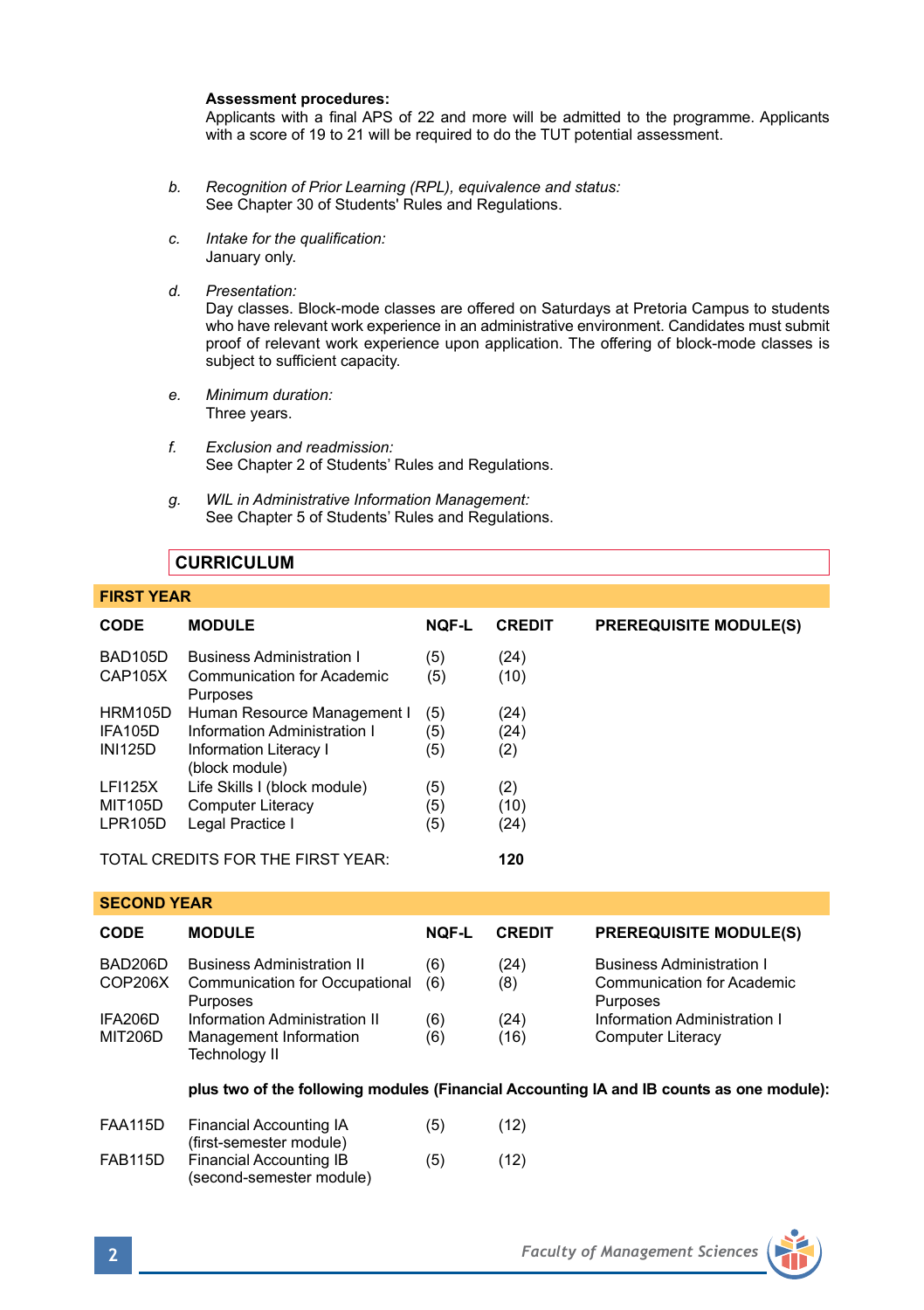| <b>HRM206D</b><br>LPR206D<br><b>MLW205D</b> | Human Resource Management II<br>Legal Practice II<br>Mercantile Law I | (6)<br>(6)<br>(5) | (24)<br>(24)<br>(24) | Human Resource Management I<br>Legal Practice I |  |
|---------------------------------------------|-----------------------------------------------------------------------|-------------------|----------------------|-------------------------------------------------|--|
|                                             | TOTAL CREDITS FOR THE SECOND YEAR:                                    |                   | 120                  |                                                 |  |
| <b>THIRD YEAR</b>                           |                                                                       |                   |                      |                                                 |  |
| <b>CODE</b>                                 | <b>MODULE</b>                                                         | <b>NOF-L</b>      | <b>CREDIT</b>        | <b>PREREQUISITE MODULE(S)</b>                   |  |
| <b>FIRST OR SECOND SEMESTER</b>             |                                                                       |                   |                      |                                                 |  |
| BAD316D                                     | <b>Business Administration III</b>                                    | (6)               | (24)                 | <b>Business Administration II</b>               |  |
| IAX316D                                     | WIL in Administrative Information<br>Management                       | (6)               | (60)                 |                                                 |  |
| IFA316D                                     | Information Administration III                                        | (6)               | (24)                 | Information Administration II                   |  |
| <b>MIT316D</b>                              | Management Information                                                | (6)               | (12)                 | Management Information                          |  |

## **MODULE INFORMATION (OVERVIEW OF SYLLABUS)**

Technology III and the contract of the Technology II

TOTAL CREDITS FOR THE THIRD YEAR: **120** TOTAL CREDITS FOR THE QUALIFICATION: **360**

The syllabus content is subject to change to accommodate industry changes. Please note that a more detailed syllabus is available at the Department or in the study guide that is applicable to a particular module. At time of publication, the syllabus content was defined as follows:

## **B**

## **BUSINESS ADMINISTRATION I (BAD105D) 1 X 3-HOUR PAPER**

*(Module custodian: Department of Business and Information Management Services)* Orientation into the business environment: economic principles, business sectors, forms of business ownership, financing and banking, insurance, local and international trade; the administrative office environment: administrator's duties, traits and attributes, effective use of time, front office duties, records and information management, meetings and events. Elementary accounting principles as applied in the office. (Total tuition time: ± 90 hours)

## BUSINESS ADMINISTRATION II (BAD206D) **1 1 S** 1 X 3-HOUR PAPER

*(Module custodian: Department of Business and Information Management Services)*

Functions of the administrative and information management field. Principles of office organisation. Leading, motivation and supervision of office employees. Control activities in the office environment and organisations. Knowledge on application of administrative and management tasks in organising events and travelling arrangements. (Total tuition time: ± 90 hours)

## BUSINESS ADMINISTRATION III (BAD316D) **1 X 3-HOUR PAPER**

*(Module custodian: Department of Business and Information Management Services)* Professional ethics including ethical behaviour, ethical methods of reasoning, ethical decision making as well as ethical issues in the working environment. Manage diversity in an organisation. Entrepreneurial concepts including nature and development of entrepreneurship, entrepreneurial processes, business plan, resource requirements and legal aspects of entrepreneurship. (Total tuition time: ± 90 hours)

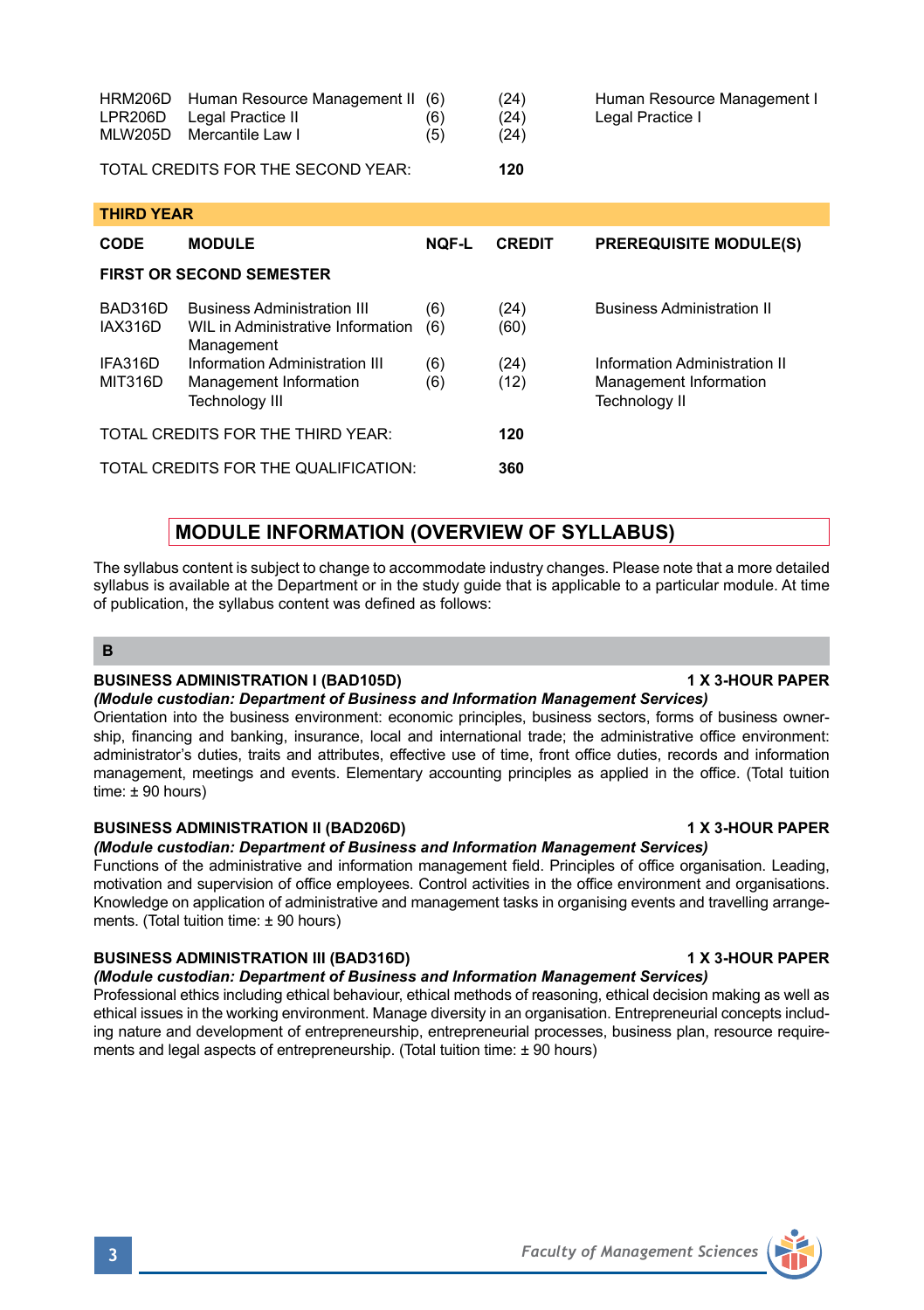## **COMMUNICATION FOR ACADEMIC PURPOSES (CAP105X) 4 X 3-HOUR PAPER**

### *(Module custodian: Department of Applied Languages)*

A workable knowledge of English is an essential skill for any graduate who is required to conduct themselves successfully in a professional working environment. This module will equip students with the competencies required to compose a selection of written texts related to communicating both internally and externally within a professional environment. In addition, the module includes strategies that are essential for the effective communication in various situations, including small groups to avoid unproductive conflict, a multicultural context, etc. (Total tuition time: not available)

### **COMMUNICATION FOR OCCUPATIONAL PURPOSES (COP206X) 1 X 3-HOUR PAPER** *(Module custodian: Department of Applied Languages)*

The module is designed to provide students with the skills necessary to engage meaningfully with English in both academic and professional environments. It aims to develop the students' note taking and reading skills, as well as writing skills by exposing them to a selection of written texts related to a specific field of study. On completion, students will have an understanding of the writing process and be able to plan, draft, revise and edit work for clarity, coherence, style and appropriateness. (Total tuition time: not available)

## **COMPUTER LITERACY (MIT105D) CONTINUOUS ASSESSMENT**

## *(Module custodian: Department of Business and Information Management Services)*

A broad framework of reference regarding digital technology, data, and technology devices. Students will acquire specific skills and knowledge in the following areas: connecting and communicating online, evaluating security, ethics and privacy, computing components, input and output devices, digital storage, operating system management, wired and wireless networks, databases and applications and certification. (Total tuition time: ± 160 hours)

## **F**

## **FINANCIAL ACCOUNTING IA (FAA115D) 1 X 3-HOUR PAPER**

## *(Module custodian: Department of Accounting)*

The basic introductory elements of accounting, the application of Generally Accepted Accounting Practice (GAAP) in the business world, constructive interpretation and application of accounting information. (Total tuition time: ± 64 hours)

#### **FINANCIAL ACCOUNTING IB (FAB115D) 1 X 3-HOUR PAPER** *(Module custodian: Department of Accounting)*

The principles of Generally Accepted Accounting Practice (GAAP). The different undertakings. The various forms of financial reporting for the different undertakings. (Total tuition time: ± 64 hours)

## **H**

## **HUMAN RESOURCE MANAGEMENT I (HRM105D) 1 X 3-HOUR PAPER**

## *(Module custodian: Department of People Management and Development)*

A broad frame of reference regarding basic psychology and social perception that can be understood in the workplace, that include themes such as individual differences, human abilities, personality, frustration, conflict, stress, perception, learning, memory, attitudes, social perception, role theory and group dynamics. Students are introduced to the role of Human Resource Management that forms the basis for the second year level of this module. (Total tuition time: ± 90 hours)

## **HUMAN RESOURCE MANAGEMENT II (HRM206D) 1 X 3-HOUR PAPER**

*(Module custodian: Department of People Management and Development)* The purpose of this module is to equip students with the applied competence to operate within a Human Resources Management environment. students will acquire specific skills and knowledge in the following areas: Job design and job analysis; Recruitment and selection; Employee on-boarding, motivation and retention, Career management; Performance management and appraisal and managing compensation and benefits. (Total tuition time: ± 90 hours)

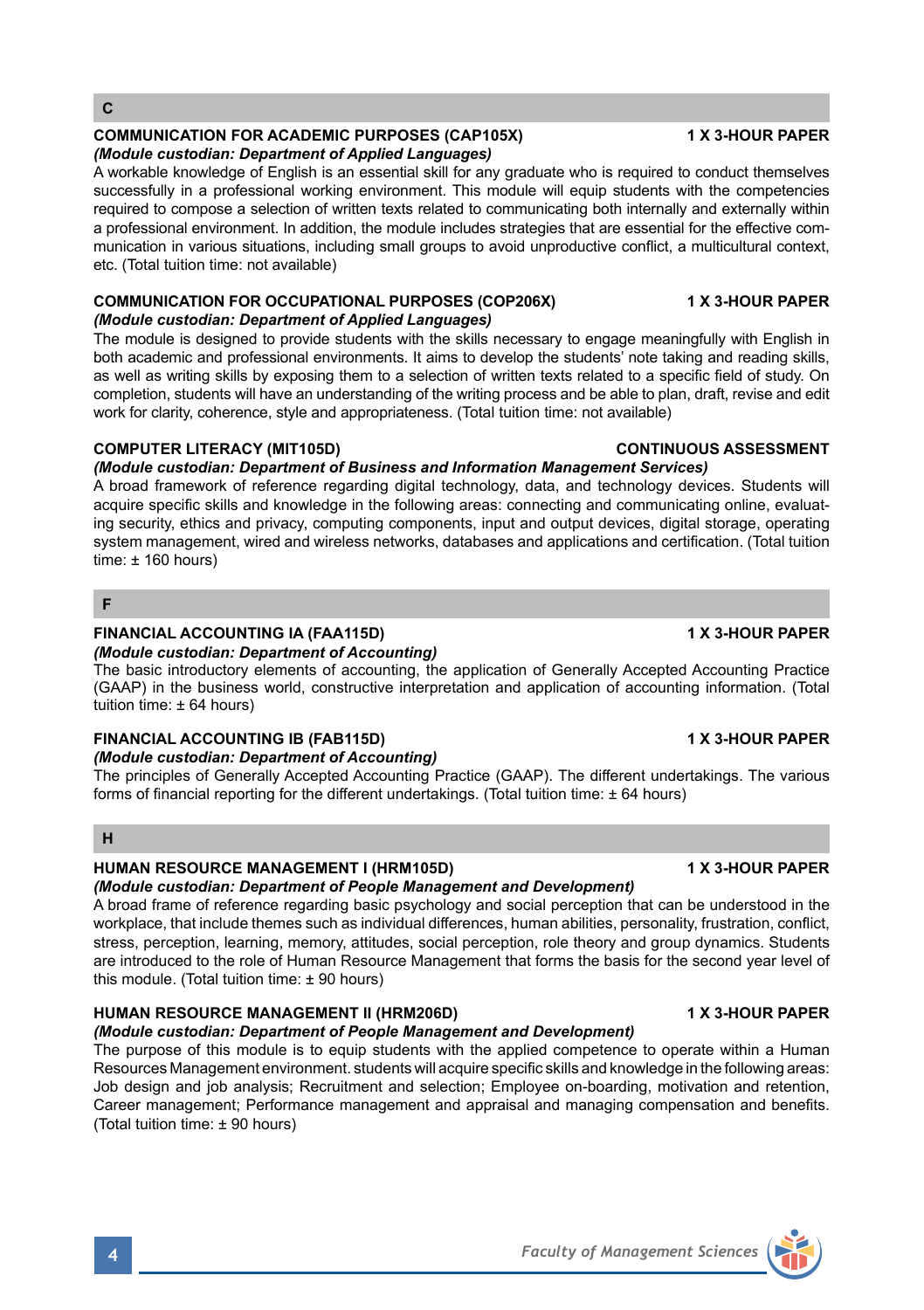## **INFORMATION ADMINISTRATION I (IFA105D) CONTINUOUS ASSESSMENT**

*(Module custodian: Department of Business and Information Management Services)*

Practical component containing keyboarding and speech recognition. Basic operating systems, intermediate word, data processing and presentation skills at productivity rate. Theory component comprises business information systems. (Total tuition time: ± 240 hours)

## **INFORMATION ADMINISTRATION II (IFA206D) CONTINUOUS ASSESSMENT**

*(Module custodian: Department of Business and Information Management Services)* Practical component involving desktop publishing, advanced word processing and spreadsheet skills. Communications and collaboration application skills. Practical skills executed at productivity rate. (Total tuition time:  $± 240$  hours)

## **INFORMATION ADMINISTRATION III (IFA316D) CONTINUOUS ASSESSMENT**

## *(Module custodian: Department of Business and Information Management Services)*

Practical component involving database and project management skills. Share knowledge and documents using enterprise collaboration systems via the Cloud. Practical skills executed at productivity rate. (Total tuition time:  $±$  120 hours)

## **INFORMATION LITERACY I (INI125D) CONTINUOUS ASSESSMENT**

## *(Module custodian: Directorate of Library and Information Services)*

Introduction of information literacy. Development of a search strategy and application of a search string to search engines and academic databases. Evaluation of information sources. Ethical and legal use of information. (Total tuition time: not available)

## **L**

## **LEGAL PRACTICE I (LPR105D) 1 X 3-HOUR PAPER**

## *(Module custodian: Department of Law)*

Full out-setting of all the Courts jurisdictions. Civil litigation process with all relevant documentation involved. Debt collection process and specific sequence of documents issued. Deceased estates and compulsory documents to be handed to Master of the High Court. Explanation of the conveyancing process together with documents to be submitted to deeds office. (Total tuition time: not available)

## **LEGAL PRACTICE II (LPR206D) 1 X 3-HOUR PAPER**

## *(Module custodian: Department of Law)*

Administration of Deceased Estates: General concepts used in the administration of deceased estates, intestate succession, testate succession, functions of the Master of the High Court, the executor's appointment, preliminary tasks and functions after receipt of letters of executorship, drafting liquidation and distribution accounts. Conveyancing: General concepts used in conveyancing practice, parties involved in preparing and registering deeds, general requirements for preparing and lodging deeds, the procedure for registering deeds, drafting powers of attorney to pass transfer, drafting general deeds of transfer. (Total tuition time: not available)

## *(Module custodian: Directorate of Student Development and Support)*

Academic, personal and socioemotional skills development for students in higher education. Personal and social dimensions address: effective planning and self-management (goal setting and time management); Adjusting to university life (student life, diversity and change); Intra- and interpersonal skills development (conflict management, self-esteem, relationship management); Effective living (healthy living, HIV education, substance abuse); Academic dimension addresses: academic skills for university (e.g. critical thinking, creativity, managing assignments and assessments). (Total tuition time: not available)

## **M**

## **MANAGEMENT INFORMATION TECHNOLOGY II (MIT206D) CONTINUOUS ASSESSMENT**

*(Module custodian: Department of Business and Information Management Services)* Theory of management information systems within the working environment. Prominent social media platforms and the practice of Internet research. Cloud computing as a means of storing and accessing data. (Total tuition time: ± 160 hours)

## **LIFE SKILLS I (LFI125X) CONTINUOUS ASSESSMENT**

# **5** *Faculty of Management Sciences*